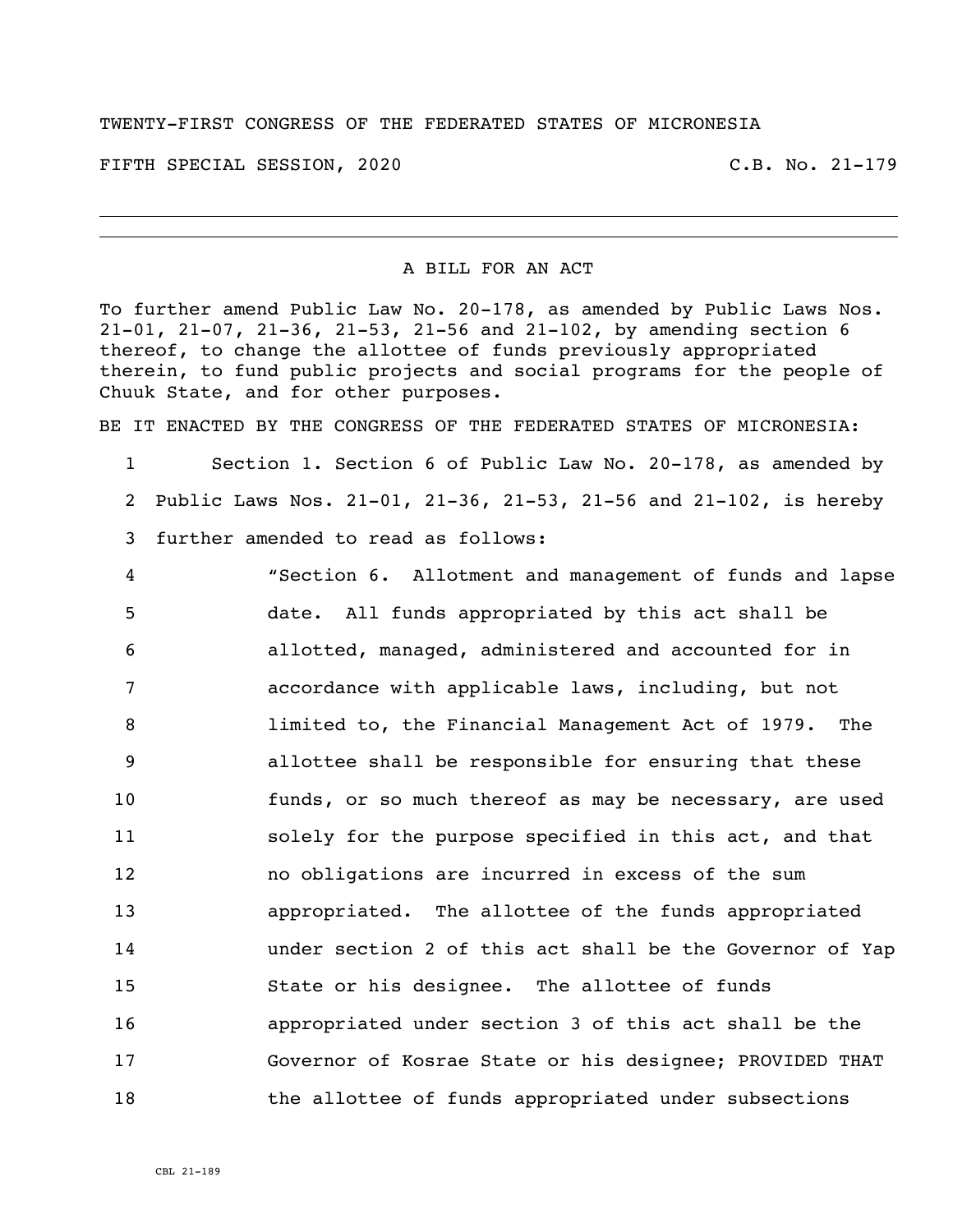3(ad) of this act and 4(2)(q) shall be the President of COM-FSM or his designee; the allottee of funds appropriated under subsections 3(ae) to 3(ak) of this act shall be the Mayor of Lelu Town Government or his designee. The allottee of funds appropriated under subsection 3(al) of this act shall be the Secretary of the FSM Department of Education or his designee. The allottee of funds appropriated under section 4 of this act shall be the President of the Federated States of Micronesia or his designee; PROVIDED THAT the allottee of funds appropriated under section 4(1) and subsection 4(3)(w) of this act shall be the Vice President of the Federated States of Micronesia or his designee; the allottee of funds appropriated under subsections  $4(3)(a)$ ,  $4(3)(b)$  and  $4(3)(c)$  of this act shall be the Secretary of the Department of Health and Social Affairs or her designee; the allottee of funds appropriated 18 under subsections  $4(3)(d)$ ,  $4(3)(y)$  and  $4(3)(z)$  of this act shall be the Secretary of the Department of Education or his designee; the allottee of funds appropriated under subsections 4(4)(f) and 4(3)(p) of 22 this act shall be the Pohnpei Transportation Authority, the funds appropriated under subsection 4(3)(g) of this act shall be the President of the Federated States of Micronesia or his designee, the allottee of funds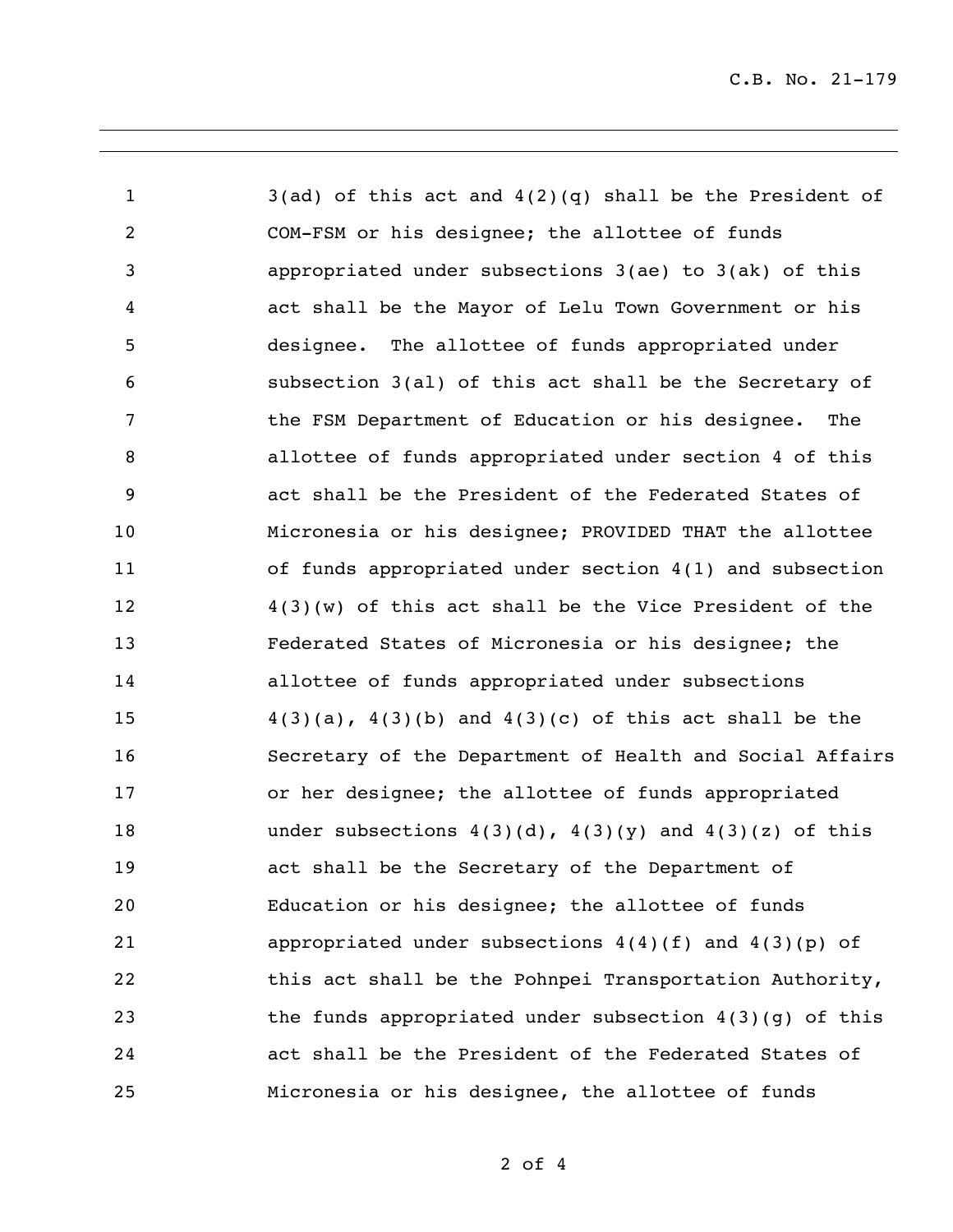| $\mathbf{1}$    | appropriated under subsection $4(3)(x)$ of this act shall   |
|-----------------|-------------------------------------------------------------|
| $\overline{2}$  | be the Meninkeder Lapalap of Madolenihmw Municipal          |
| 3               | Government or his designee; the funds appropriated under    |
| 4               | subsections $4(3)(i)$ , $4(3)(j)$ and $5(6)(a)$ of this act |
| 5               | shall be the Secretary of the Department of                 |
| 6               | Transportation, Communications and Infrastructure or his    |
| $7\phantom{.0}$ | designee; The allottee of the funds appropriated under      |
| 8               | subsections $5(1)[ -5(3) ]$ and $5(6)$ of this act shall be |
| 9               | the Governor of Chuuk State or his designee; the            |
| 10              | allottee of the funds appropriated under subsection 5(2)    |
| 11              | of this act shall be the Mortlocks Island Development       |
| 12              | Authority (MIDA); the allottee of funds appropriated        |
| 13              | under subsection 5(3) of this act shall be the Mayor of     |
| 14              | Weno Municipal Government or his designee; the allottee     |
| 15              | of the funds appropriated under subsection 5(4) of this     |
| 16              | act shall be the Southern Namoneas Development              |
| 17              | Authority; the allottee of the funds appropriated under     |
| 18              | subsection 5(5) of this act shall be the Faichuk            |
| 19              | Development Authority. The authority of the allottee to     |
| 20              | obligate funds appropriated by this act shall lapse on      |
| 21              | September 30, 2020."                                        |
| 22              |                                                             |
| 23              |                                                             |
| 24              |                                                             |